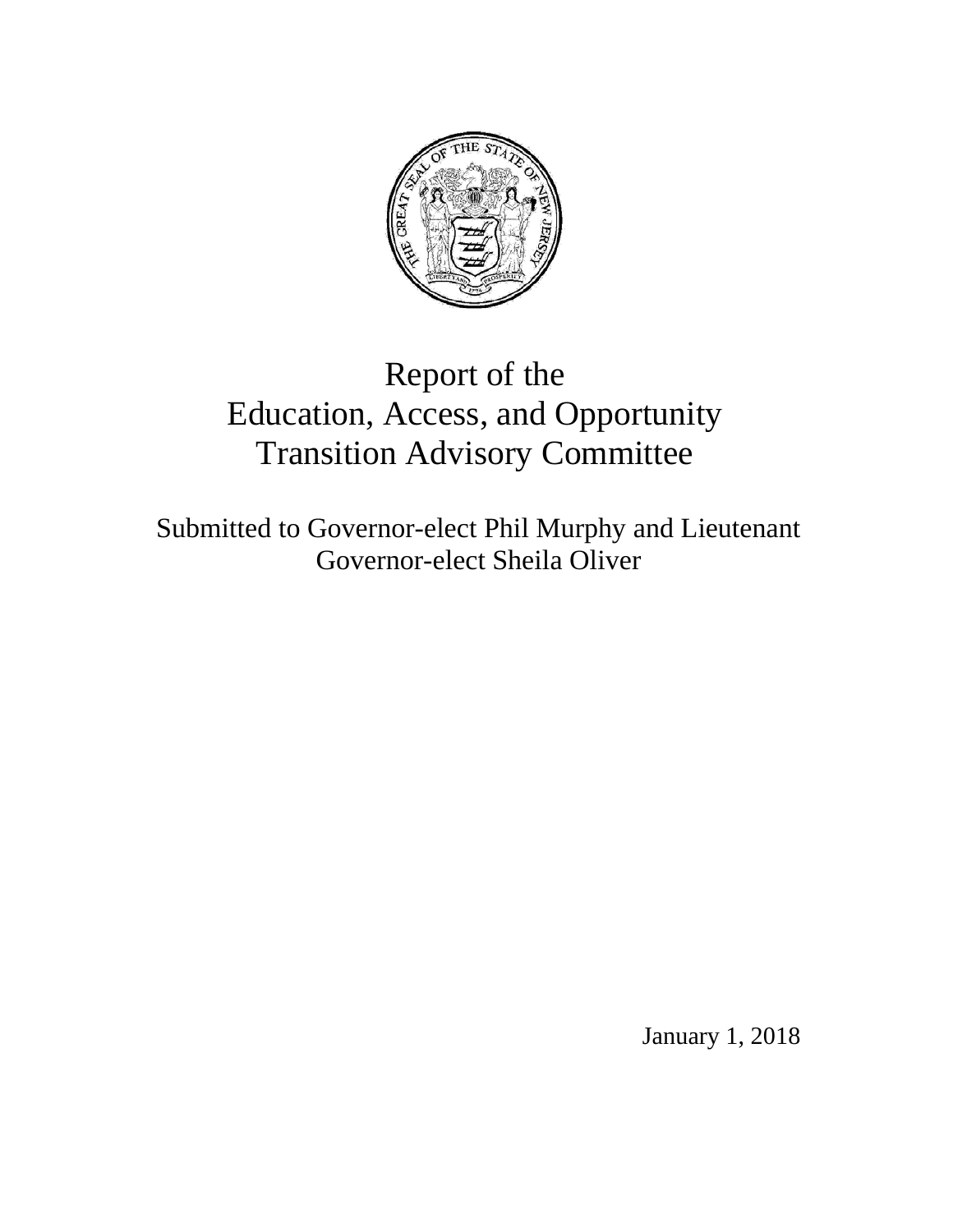## **EXECUTIVE SUMMARY**

The Education Transition Advisory Committee proposes that the Governor-elect consider the following recommendations to accomplish these priorities:

## **K-12 EDUCATION**

## **I. Priority: Fully Fund the School Funding Reform Act (SFRA)**

- i. Analyze the current school funding formula and release the results
- ii. Review the funding formula's efficacy and recommend improvements

## **II. Priority: Prepare every student for the 21st century with excellent and innovative public schools**

- i. Encourage the State Board of Education to review and update its draft strategic plan
- ii. Develop guidelines and standards for whole child development and growth
- iii. Pause new charter school approvals and review current charter school regulation
- iv. Expand and upgrade vocational-technical education
- v. Develop a high-quality STEM education curriculum for all students

## **III. Priority: Reassess the role of state standardized testing**

- i. Reduce the role of standardized tests in teacher evaluations
- ii. Decouple PARCC from high school graduation requirements

## **IV. Priority: Train and attract excellent teachers**

- i. Increase the diversity of our teaching population
- ii. Provide incentives and training for those teaching hard-to-fill subjects or in underresourced communities
- iii. Create new opportunities for teacher leadership

## **V. Priority: Increase the number of New Jersey communities offering high-quality pre-school**

i. Increase funding for early childhood education as soon as funds are available

# **HIGHER EDUCATION**

## **I. Priority: Increase college affordability**

- i. Start New Jersey on the path towards offering free community college
- ii. Strengthen the Tuition Aid Grant (TAG) and Educational Opportunity Fund (EOF) programs
- iii. Reform state student loans to alleviate debt burdens

# **II. Priority: Increase college completion and enrollment**

- i. Expand dual-enrollment programs and high school and college counseling services
- ii. Provide in-school supports to increase retention and completion
- iii. Improve credit transfer between New Jersey higher education institutions
- iv. Measure progress using the NJ Earnings to Education Data System (NJEEDS)

## **III. Priority: Increase opportunities for experiential learning and on-the-job training**

- i. Create sector-specific apprenticeship programs
- ii. Provide funding for low-income students to pursue unpaid internships
- iii. Create an inventory of paid internships/practicums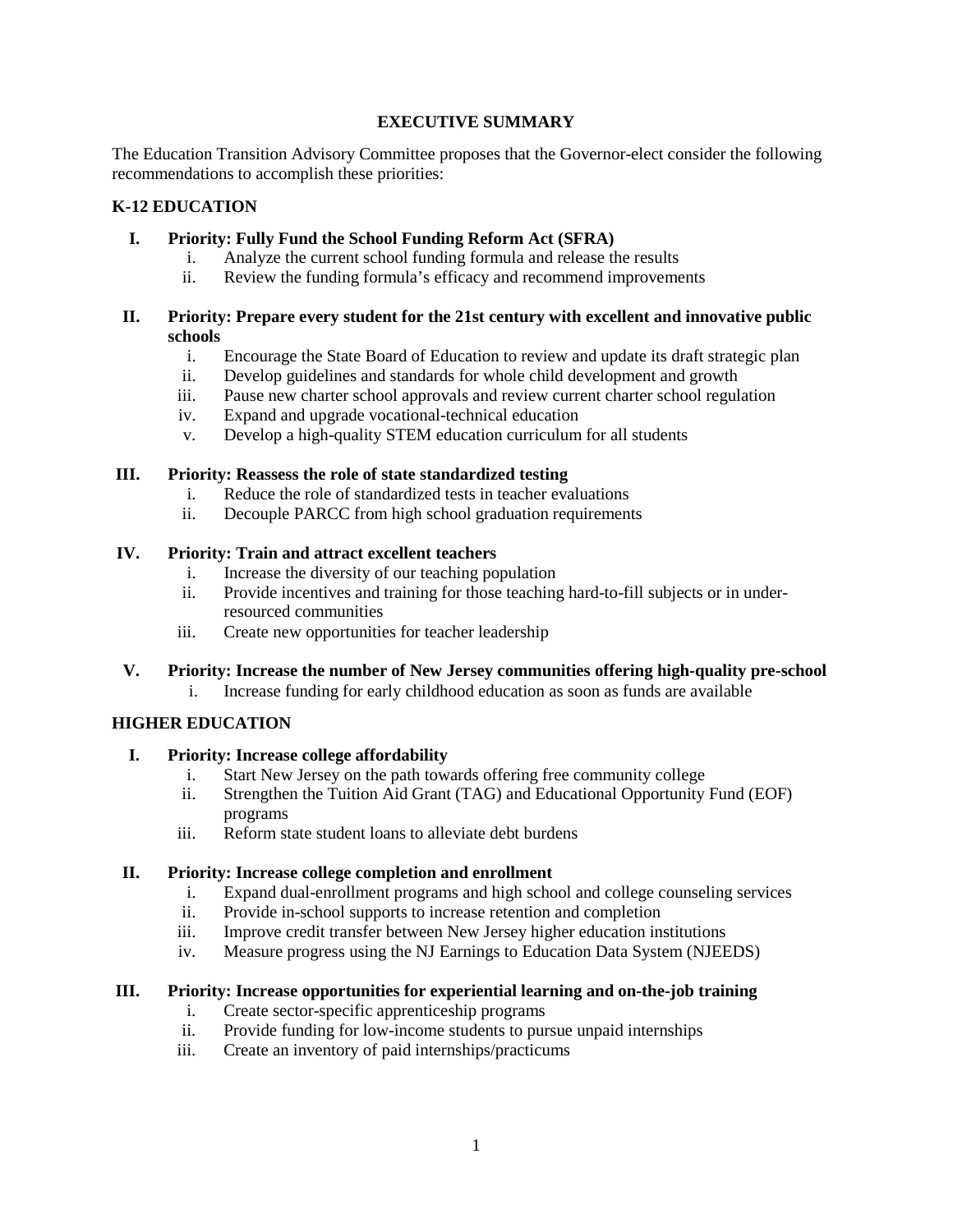#### **REPORT**

## **K-12 EDUCATION**

## **I. PRIORITY: FULLY FUND SFRA**

The School Funding Reform Act (SFRA) was enacted in early 2008. When the state Supreme Court deemed it constitutional, it was a landmark moment after 25 years of school funding litigation. SFRA is intended to make school funding predictable and progressive, but it has not been properly implemented. The state has underfunded the formula by over 9 billion dollars, and nearly three-quarters of students have not received their promised state aid. The Murphy Administration and the legislature should reduce the school funding deficit in an equitable and constitutional manner.

#### i. **Recommendation: Analyze the current formula and publicly release the results**

To ensure public understanding and support for a plan to fully fund the SFRA funding formula, the public needs to fully understand its long-term implications. Such an understanding begins by preparing a detailed report on the proposed funding for each district.

The formula should be used to inform the Governor's FY 2019 budget recommendations, even if financial constraints require that full funding may not be achieved immediately.

Fully funding SFRA is estimated to cost an additional \$900 million. For FY 2018, the state allocated \$7.9 billion in formula aid.

#### ii. **Recommendation: Review the formula's efficacy and recommend improvements**

After analyzing the school funding formula, the administration can then develop a long-term funding strategy. SFRA reviewers should pay special attention to adjustment aid, special education funding, and early childhood education funding.

Before the FY 2020 budget, this administration should announce its plans for the state to fund education in a progressive manner that alleviates property tax burdens.

# **II. PRIORITY: PREPARE EVERY STUDENT FOR THE 21ST CENTURY WITH EXCELLENT AND INNOVATIVE PUBLIC SCHOOLS**

New Jersey has some of the nation's best public schools. However, there are nearly 700 school districts and enormous variation between them. The state's goal should be to deliver an effective education for all students, and it must implement this goal while understanding that economic opportunities and societal expectations are rapidly changing.

## **i. Recommendation: Encourage the State Board of Education to review and update its draft strategic plan for education**

A draft Strategic Plan is awaiting approval by the State Board of Education. This administration should work with the State Board of Education and the Department of Education to review the draft plan, consult with stakeholders, align it to the priorities of the new administration, and adopt the revisions. The state plan review should also include an assessment of education department's structure and focus.

Special attention should be paid to reviewing the Quality Single Accountability Continuum (QSAC) and the school performance report card. The commissioner and state board should assess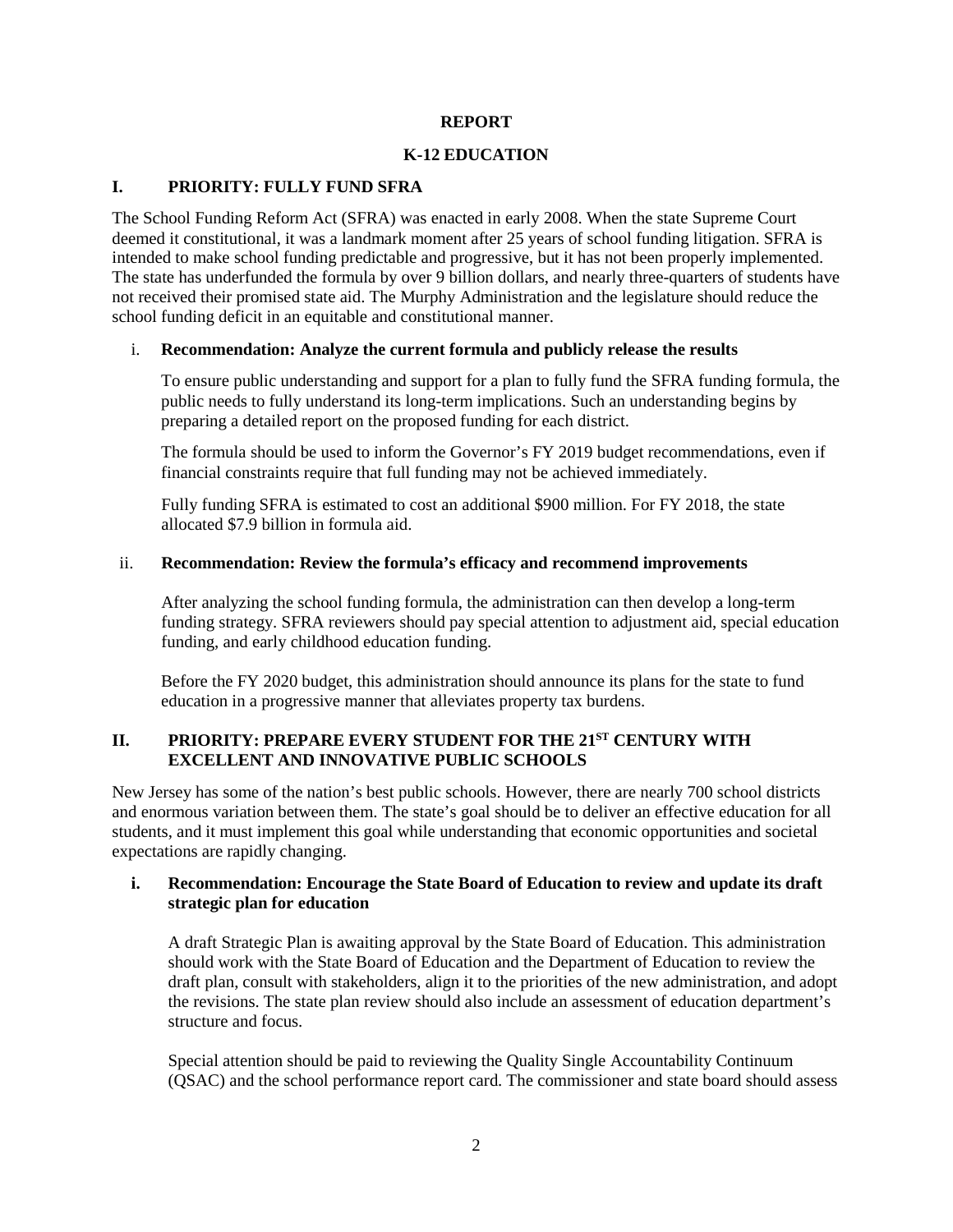the Department of Education's capacity to support and encourage school district quality and improvement.

#### **ii. Recommendation: Develop guidelines and standards for whole child development and growth**

The Department of Education should develop appropriate State Standards to support the development of well-rounded residents and encourage all our schools to develop a positive school culture and climate.

Our current NJ Student Learning Standards generally promote academic achievement. Any new or revised standards should promote social and emotional learning (SEL), as well as other  $21<sup>st</sup>$ century "soft skills", as foundations for student success. SEL includes skills like self-control, perseverance, and reading social cues.

Accompanying guidelines should support the building of capacity in our schools to resolve conflicts through respectful and collective decision-making. It should also increase the usage of restorative justice, which replaces typical disciplinary methods (e.g., suspension) with discussions about why students misbehave, how it harms their peers, and the means of reconciliation.

In addition, the department should review and consider the inclusion of questions about adverse childhood experiences (ACE) in the state's Behavioral Risk Factor Surveillance Study, as done in several other states.

Finally, the guidelines should also ensure that our schools are inclusive and supportive of our State's diverse population.

#### **iii. Recommendation: Pause new charter school expansion**

New Jersey passed charter school legislation in 1995. Since then, critics and supporters of these schools have raised questions about their authorization, funding, admissions, and evaluation.

The Governor-elect should consider a pause on the creation of new charter schools. The commissioner should then review charter schools' history, their impact on New Jersey, geographic distribution, and best practices from other states with leading public education systems.

The commissioner should then make recommendations on the application, sanction, and closure processes.

#### **iv. Recommendation: Expand and upgrade vocational-technical education**

New Jersey has excellent vocational-technical schools in each county, but they have not received enough attention or support. They are currently turning away over 15,000 students annually, and many of their facilities now require significant upgrades.

The commissioner of education should develop strategies to help more students receive technical training and improve how these schools work with businesses. The department should also develop high-quality programs for these schools in fields like advanced manufacturing and information technology.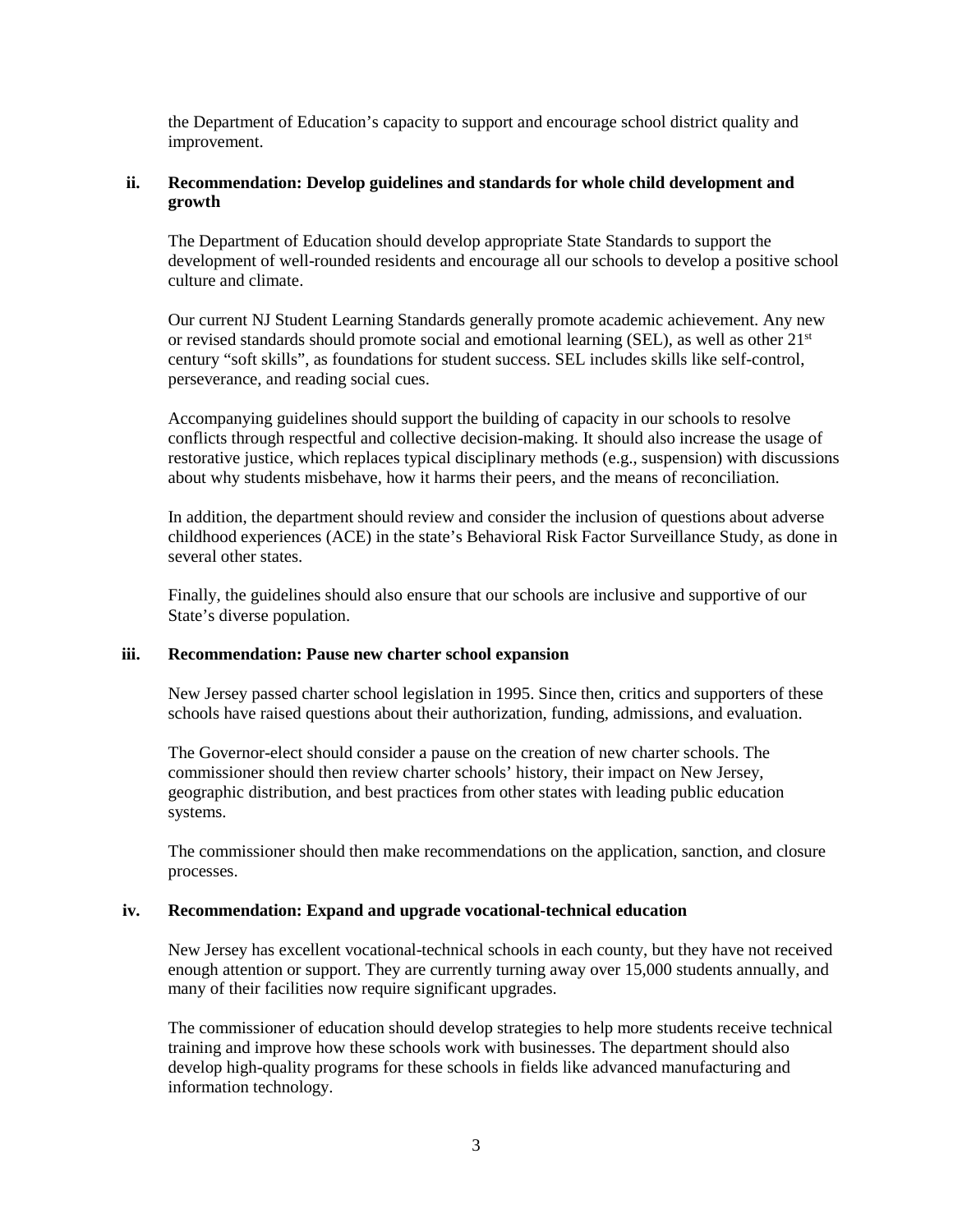The department should also review teacher certification requirements, funding, and graduation requirements for students in vocational technical schools.

## **v. Recommendation: Develop a high-quality STEM curriculum for all students**

As New Jersey seeks to recapture its role in the Innovation Economy, connecting public education to modern technological change is essential.

The State should collaborate with leaders in science and technology education to develop a curriculum that includes both advanced technical skills (e.g., coding) and skills that are difficult to automate (e.g., emotional intelligence, adaptability and collaboration).

The State should work with philanthropies and educators to develop a "computer science for all" initiative. Computing related jobs are growing at three times the national average, and yet only 40% of our schools teach computer science nationwide. Less than half of New Jersey's high schools offer AP Computer Science. New Jersey must increase its investment in computer science teachers and pursue other creative strategies to expand computer science offerings.

# **III. PRIORITY: REASSESS THE ROLE OF STANDARDIZED TESTING IN NEW JERSEY**

After No Child Left Behind and other federal initiatives spurred an increase in standardized testing, states have recently started to reflect on the impacts. A national study found that in major cities, students took an average of 112 tests between pre-K and  $12<sup>th</sup>$  grade. Many states have reconsidered the role of tests in teacher evaluations, and the number of states that require testing for high school graduation has been cut in half. New Jersey has not been at the forefront of these efforts, despite significant grassroots activism against high-stakes testing. This administration should reconsider the state's reliance on high stakes testing, and reduce the amount of class time spent in testing and test preparation.

## **i. Recommendation: Reduce the role of standardized tests in teacher evaluations**

The Commissioner of Education should reduce the weighting of student performance on the PARCC used in overall ELA and Math grades 3-8 while updated teacher evaluation requirements are being formulated and implemented.

The Commissioner should review best practices for teacher evaluation nationwide and propose new approaches.

## **ii. Recommendation: Decouple PARCC from high school graduation requirements**

The commissioner should develop new recommendations for high school graduation requirements, including multiple pathways towards graduation.

The State should create a task force to evaluate PARCC—its development, implementation, reliability, and fairness—and make recommendations for its successor.

New Jersey's educational assessment system should be aligned to the Governor's vision for New Jersey education, satisfy ESSA Requirements, be aligned to the NJ State Learning Standards, and provide reliable results.

## **IV. PRIORITY: TRAIN AND ATTRACT EXCELLENT TEACHERS**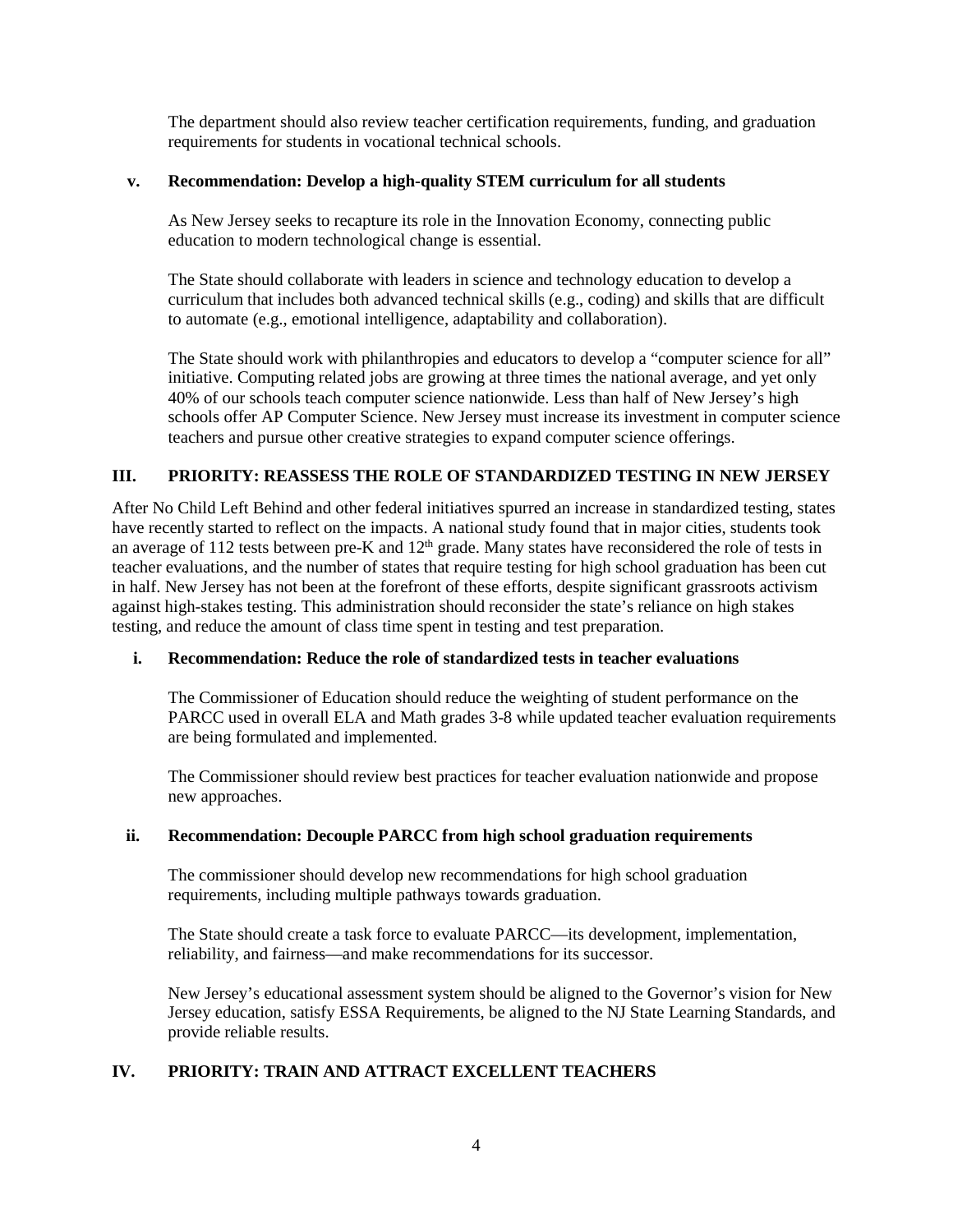The work of teachers and education support professionals (ESPs) is essential to maximizing our children's opportunities. This administration should make clear that it respects and supports these professionals in order to attract and retain excellent teachers. Although New Jersey's teachers largely earn more than the national average, they are taking home less now than they did in 2010 and have to contend with our state's increasingly high costs of living. Teachers have felt marginalized as governments have bypassed the collective bargaining process. New teachers have also expressed the importance of meaningful professional development and career advancement that still lets them stay in the classroom. New Jersey has the potential to lead the nation in excellent teaching, and this administration should take every step to realize that opportunity.

#### **i. Recommendation: Increase the diversity of our teaching population**

Studies show that students learn better when their teachers reflect the classroom's diversity. New Jersey should improve outreach efforts to high schoolers and college students and encourage them to consider teaching in their community as careers.

New Jersey should also work to reduce bottlenecks for talented teachers from other states aiming to be certified here.

#### **ii. Recommendation: Provide loan forgiveness and other incentives for those teaching hard-to-fill subjects or in under-resourced communities**

Teacher salaries vary dramatically based on school district, and the average salary in the wealthiest suburban districts can be twice that of urban districts.

Students from poorer communities are also less likely to take STEM classes with teachers who have trained in appropriate fields.

This administration should immediately review where shortages exist, and introduce programs to address those gaps. These should include incentives like loan forgiveness or stipends. It should also include programs that train current teachers to fill the state's needs.

The State should consider expanding current programs or replicating other state's models if appropriate.

#### **iii. Recommendation: Create new opportunities for teacher leadership**

New Jersey should reduce teacher turnover by expanding district and statewide leadership opportunities for those in the classroom.

The Department of Education should introduce a "teacher liaison" position to make sure initiatives are being communicated to those most impacted. It should also create a policy fellowship program that allows teachers to create solutions for the problems they see daily.

The State should help districts expand teachers' roles. This might include creating career ladders that allow experienced teachers to remain in the classroom while getting paid for taking on additional responsibilities (e.g., mentoring, curriculum design).

## **V. PRIORITY: INCREASE THE NUMBER OF NEW JERSEY COMMUNITIES OFFERING HIGH-QUALITY PRE-SCHOOL**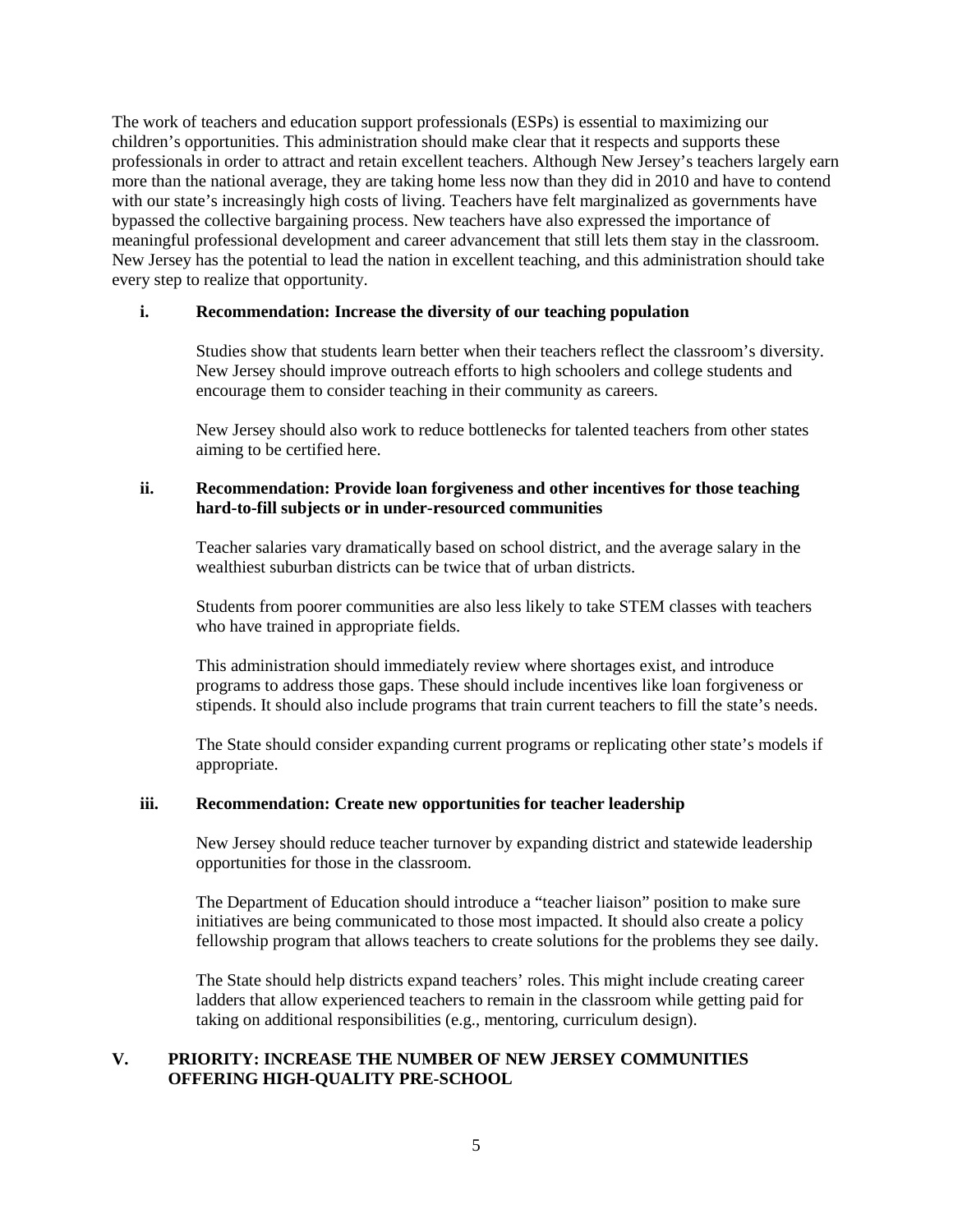New Jersey has one of the country's best public pre-school programs, and the importance of early childhood education has been repeatedly reinforced by child development research. Unfortunately, less than 65 communities in New Jersey have high-quality, full day preschool for our state's three and four year olds.[1](#page-6-0) Early childhood education is essential to an effective education system in New Jersey and should be a strategic priority for the Murphy Administration.

## **i. Recommendation: Increase funding for early childhood education as soon as funds are available**

The Governor should provide a modest increase in early childhood education funding in the FY 2019 budget. This could in part be funded by philanthropic contributions or social impact bonds.

The education department should develop a long-term plan for fully funding early childhood education for all New Jersey families.

# **HIGHER EDUCATION**

## **I. PRIORITY: INCREASE COLLEGE AFFORDABILITY**

 $\overline{\phantom{a}}$ 

The costs of attending college have increased dramatically. Over the past two decades, the cost of New Jersey's four-year public schools have more than doubled. Since the great Recession, tuition costs have increased over 17% while state funding has declined by 20%. New Jersey is the country's biggest exporter of high school students, in part due to our high-cost colleges and universities. The Murphy administration should seek to make college more affordable.

## **i. Recommendation: Start New Jersey on the path towards offering free community college**

<span id="page-6-0"></span><sup>&</sup>lt;sup>1</sup> This is even after the state spent \$25 million on pre-k in the 2018 budget. https://prekourway.org/assets/Expand-NJs-Pre-K\_Dec-2017.pdf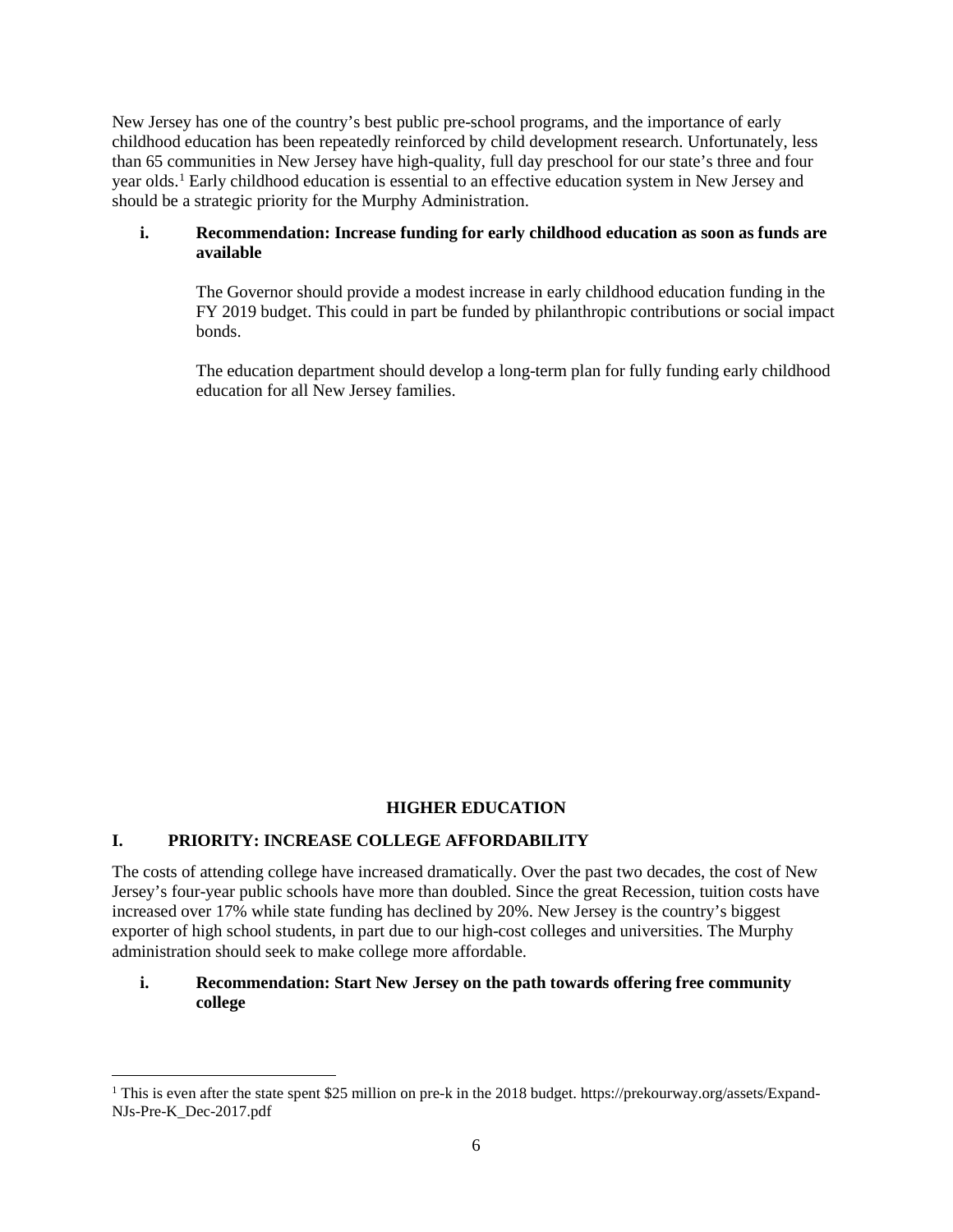The Office of Higher Education should develop funding estimates and implementation plans for the New Jersey College Promise (for younger students who have recently completed high school) and New Jersey College Reconnect (for those re-entering the job market after a job change or long-term unemployment).

New Jersey should aim to begin implementation by the 2020 school year.

## **ii. Recommendation: Strengthen the Tuition Aid Grant (TAG) and Educational Opportunity Fund (EOF) programs**

The departing Administration has continually threatened EOF, one of the most progressive aid programs in the country. The Murphy Administration should assess EOF's effectiveness and ensure it helps non-traditional students. Currently four out of 10 college students are older than 25, and approximately half are low-income. The Office of Higher Education should better facilitate connections between EOF students and social services.

The administration should review opportunities to increase TAG amounts and coverage, especially for part-time students. The State should no longer automatically deny TAG to students who have defaulted on loans.

## **iii. Recommendation: Reform state student loans to alleviate debt burdens**

In addition to the Governor-elect's proposal to use the public bank to offer low-cost loans, HESAA should take immediate actions on student loan reform. These should include:

- Creating state income-based repayment (IBR) options and connecting New Jersey borrowers to federal IBR programs
- Requiring a court order in order for HESAA to garnish wages
- Introducing Income Share Agreements (ISAs) and other novel student loan financing ideas at New Jersey schools

## **II. PRIORITY: INCREASE COLLEGE COMPLETION AND ENROLLMENT**

This country has made great strides in increasing college enrollment, and New Jersey is a national leader for residents with college degrees. In late 2017, the state launched a campaign to ensure that 65% of adults will have a post-secondary credential by the year 2025. Currently only 50.2% of New Jersey's workers have some level of education or training beyond high school. The Murphy Administration should commit to achieving this goal. New Jersey should aim to be the best state for supporting students to and through college, as well as re-engaging those with some credit but no degree. Completion initiatives should be closely tied to affordability initiatives.

## **i. Recommendation: Expand dual-enrollment programs and high school and college counseling services**

Effective college completion initiatives depend upon good counseling in high school and college. NJ should improve counseling for high school and college students through on-line and in-person counseling. Such counseling will help students determine appropriate coursework and academic majors related to their interests and the labor market.

The State should also promote dual enrollment programs and increase their usage across the state.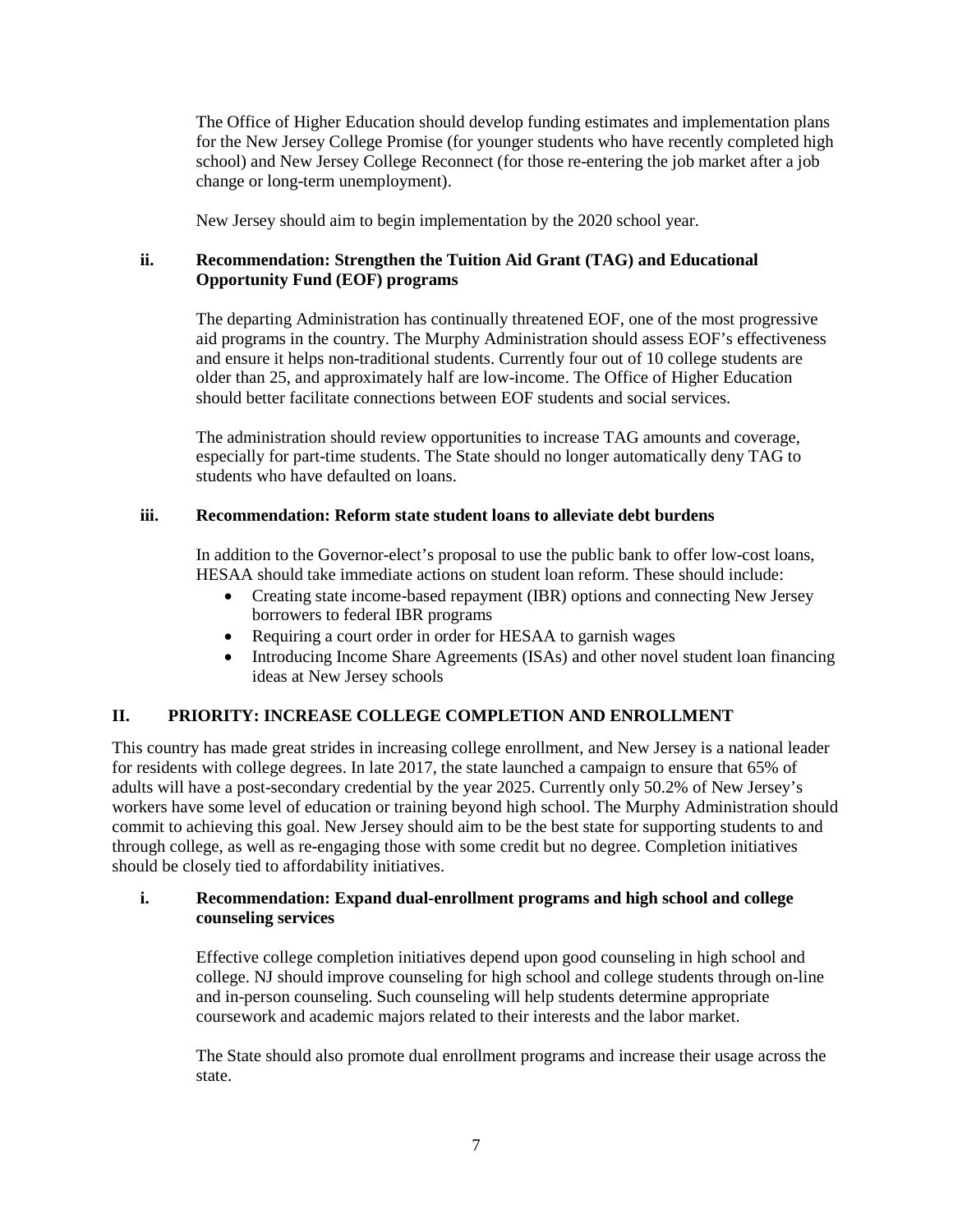The Office of Higher Education should review and potentially expand the College Readiness Now program.

## **ii. Recommendation: Provide in-school supports to increase retention and completion**

According to a National Center for Public Policy and Higher Education brief, 32% of students entering the State's four-year colleges and 70% of students entering our two-year community colleges require remediation. Lack of readiness for college is a major culprit in low graduation rates, and data has shown that a majority of students who begin in remedial courses never complete their college degrees.

New Jersey should immediately review and then adopt best practices from across the country. This includes guided pathways, co-remediation, and mentorship programs.

New Jersey should replicate the ASAP model (which includes free textbooks, intensive mentoring, and guided pathways) that has proven to be effective in New York City and is now being piloted in Ohio.

## **iii. Recommendation: Improve credit transfer between New Jersey higher education institutions**

The State should review and improve the enforcement of the 2008 Lampitt Law, which is intended to ensure smooth transfers between community colleges and colleges and universities. The State should also endorse reverse transfer agreement legislation that enables people with the proper credits from a "four-year institution" to receive an associate's degree.

## **iv. Recommendation: Measure progress using the NJ Earnings to Education Data System (NJEEDS)**

NJEEDS is the state's P20W (preschool through workforce) longitudinal data system. The system was created in 2012, and publicly launched at the end of 2016.

This will be the first administration that can fully use NJEEDS to track progress on achieving higher retention and completion goals and to improve guidance to students and counselors.

## **III. PRIORITY: INCREASE OPPORTUNITIES FOR EXPERIENTIAL LEARNING AND ON-THE-JOB TRAINING**

Experiential learning, including paid internships and co-operative education are valuable components of post-secondary education that prepare young people for jobs. Such programs are particularly important for lower-income college students, who benefit from skill-building and connections, as well as income.

## **i. Recommendation: Create sector-specific apprenticeship programs**

Expand workforce training initiatives to provide industry (rather than firm) specific training for high-growth fields. The State should aim to launch the first of these programs during 2018.

#### **ii. Recommendation: Provide funding for low-income students to pursue unpaid internships**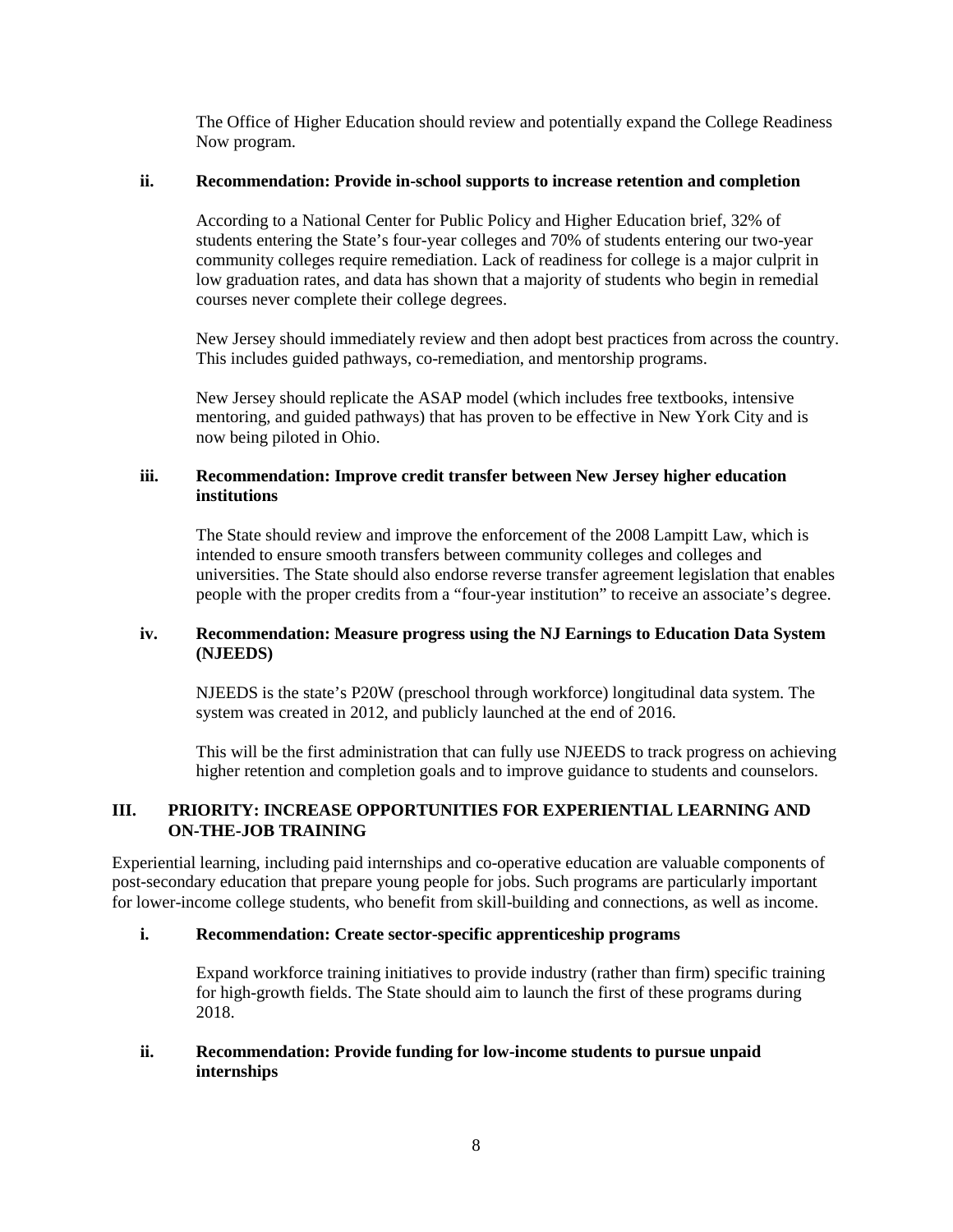Student aid programs should support low-income students who are receiving credit/experience for internships with significant employment potential.

This could be funded through public private partnerships, or state-backed no-interest loans.

# **iii. Recommendation: Create an inventory of paid internships/practicums**

Working in collaboration with higher education institutions, New Jersey should create a website/clearinghouse for internship opportunities for college students.